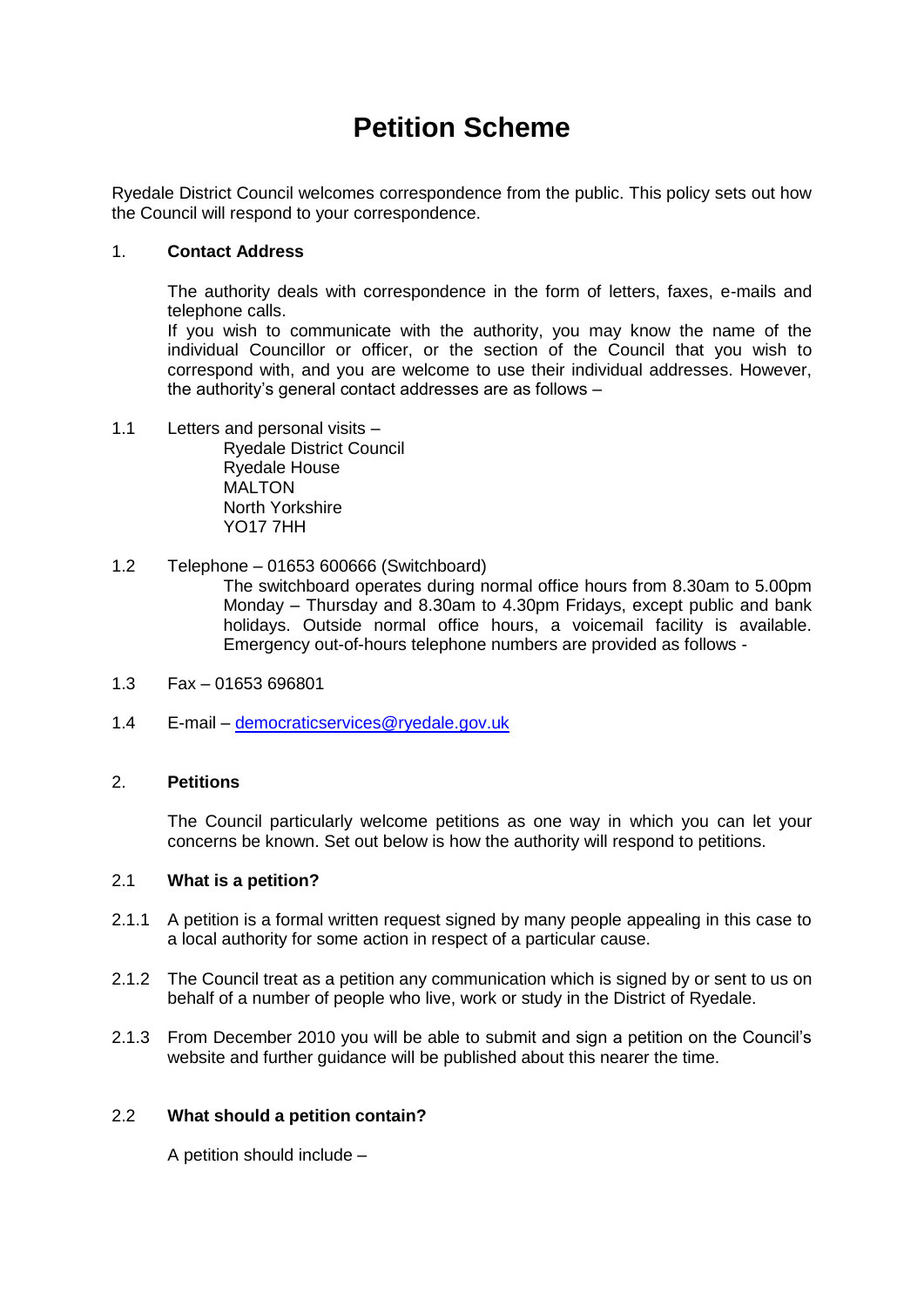- 2.2.1 A clear statement of your concerns and what you want the authority to do. This must relate to something which is the responsibility of the authority, or over which the authority has some influence. Where a petition relates to a matter which is within the responsibility of another public authority, the Council will ask the petition organiser whether s/he would like the petition redirecting to that other authority. Where a petition relates to a matter over which the authority has no responsibility or influence, the petition will be returned to the petition organiser with an explanation for that decision;
- 2.2.2 The name and contact details of the "petition-organiser" or someone to whom you would like any correspondence about the petition to be sent. Contact details may be either a postal address or an Email address;
- 2.2.3 The names of at least 100 petitioners (which can include the petition organiser) who live, work or study in the District of Ryedale. Where the petition is in paper form, this should include an actual signature from each petitioner. Where the petition is in electronic form, a list of the names of the petitioners will suffice. You should include the addresses of petitioners. If you want your petition to be debated at a meeting of the Council ("A Petition for Debate"), or to trigger a public meeting of an Overview and Scrutiny Committee at which a specific officer will be required to report ("A Petition to hold an Officer to Account"), your petition will need to contain a higher number of signatories or petitioners (see below);
- 2.2.4 If you are submitting the petition in response to our consultation on a specific matter, please identify the matter which it relates to, so that the Council can ensure that your petition is considered along with original matter.

## 2.3 **Who should you send a petition to?**

Where you submit a petition in response to consultation by the authority, please address it to the return address set out in the consultation invitation. This will ensure that it is reported at the same time as the matter to which it relates is considered.

The Council have nominated a Petitions Officer, who is responsible for receiving, managing and reporting all other petitions sent to the authority. Please address petitions to –

The Petitions Officer Democratic Services Ryedale District Council Ryedale House **MALTON** North Yorkshire YO17 7HH

The Petitions Officer will ensure that your petition is acknowledged to the petition organiser and entered on the authority's petitions website and that the website is regularly up-dated with information on the progress of your petition. The Petitions Officer can also provide you with advice about how to petition the authority or the progress of your petition, at either of the above address or by telephone at 01653 600666.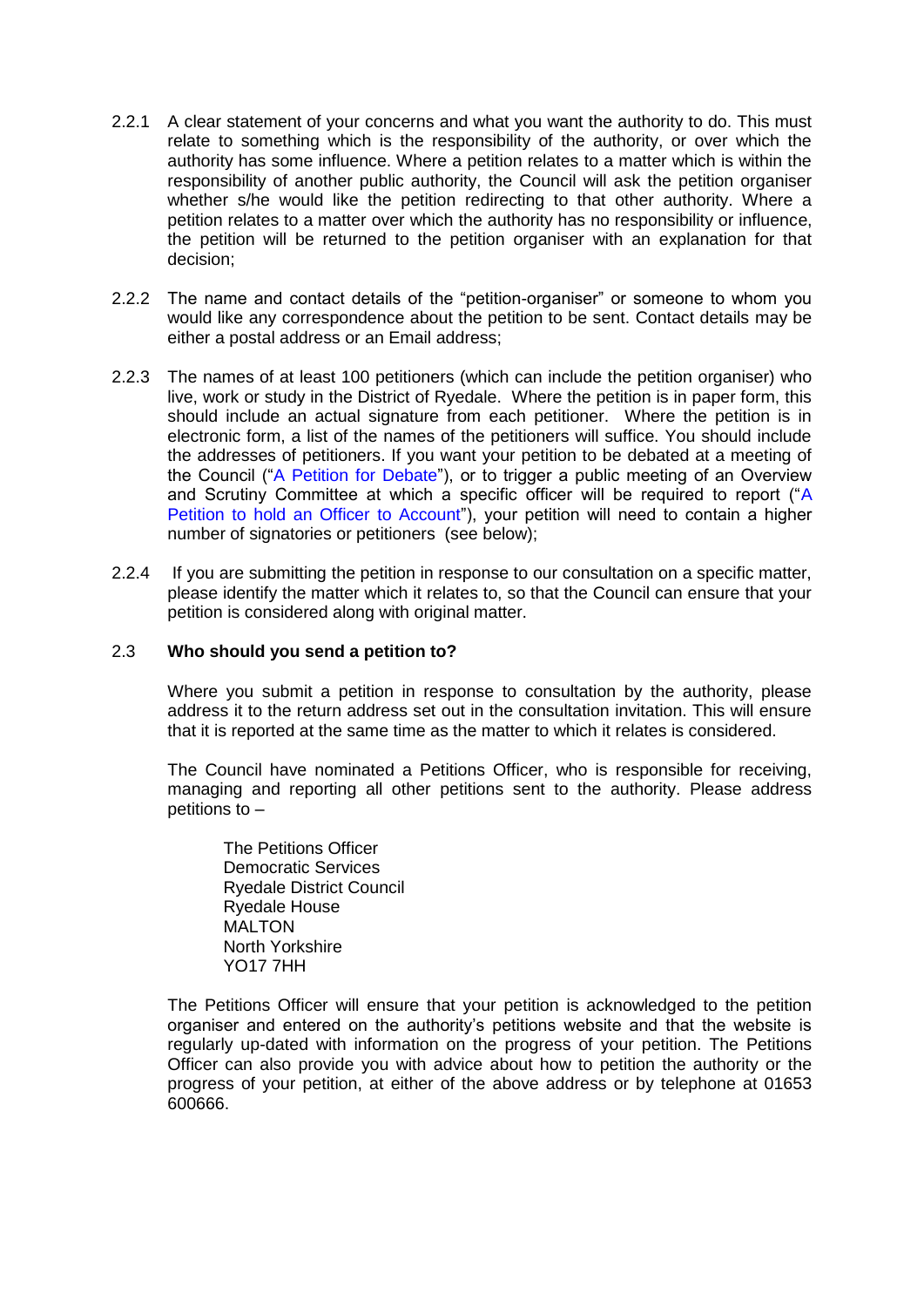# 2.4 **Types of Petition – How will the Council respond to Petitions?**

The response to a petition will depend on what a petition asks for and how many people have signed it, but in general terms may include one or more of the following:

- Taking the action requested in the petition
- **•** Considering the petition at a Council meeting
- Holding an inquiry into the matter
- **Undertaking research into the matter**<br>**EXECTE Holding a public meeting**
- Holding a public meeting
- **Holding a consultation**
- **Holding a meeting with petitioners**
- Calling a referendum
- Writing to the petition organiser setting out our views about the request in the petition
- **EXECTE FIELD FIELD FIELD** FREFERRIAN **Referring the petition for consideration by the Council's Overview and Scrutiny** Committee. The Overview and Scrutiny Committee is a Committee of Councillors who are responsible for scrutinising the work of the Council – in other words, the Overview and Scrutiny Committee has the power to hold the Council's decision makers to account.

In addition to these steps, the Council will consider all the specific actions it can potentially take on the issues highlighted in a petition.

There are five different types of petition, as set out below. How the Council deal with a petition depends on which type of petition you submit.

2.4.1 Ordinary Petitions

These are petitions which do not come within any of the following specific types and should contain at least 100 signatures or petitioners. Please note that;

- (i) petitions which raise issues of possible Councillor misconduct will be taken as complaints arising under the Local Government Act 2000 and will be reported to the Standards Initial Assessment Sub-Committee, rather than considered under this Petitions Procedure;
- (ii) petitions which relate to a matter where there is already an existing right of appeal, such as Council Tax banding and non-domestic rates, other procedures apply rather than the Petitions Procedure. Further information on all these procedures and how you can express your views is available on the Council's website.

# 2.4.2 Consultation Petitions

These are petitions in response to an invitation from the authority for representations on a particular proposal or application, for example on planning or licensing applications. Consultation petitions which are received by the response date in the consultation invitation will be reported to the Officer or Committee which will be taking the decision on the application or proposal.

2.4.3 Statutory Petitions

Particular Acts of Parliament require the Council to consider petitions, for example a petition for a review of Parish Councils, or a petition for a directly-elected Mayor.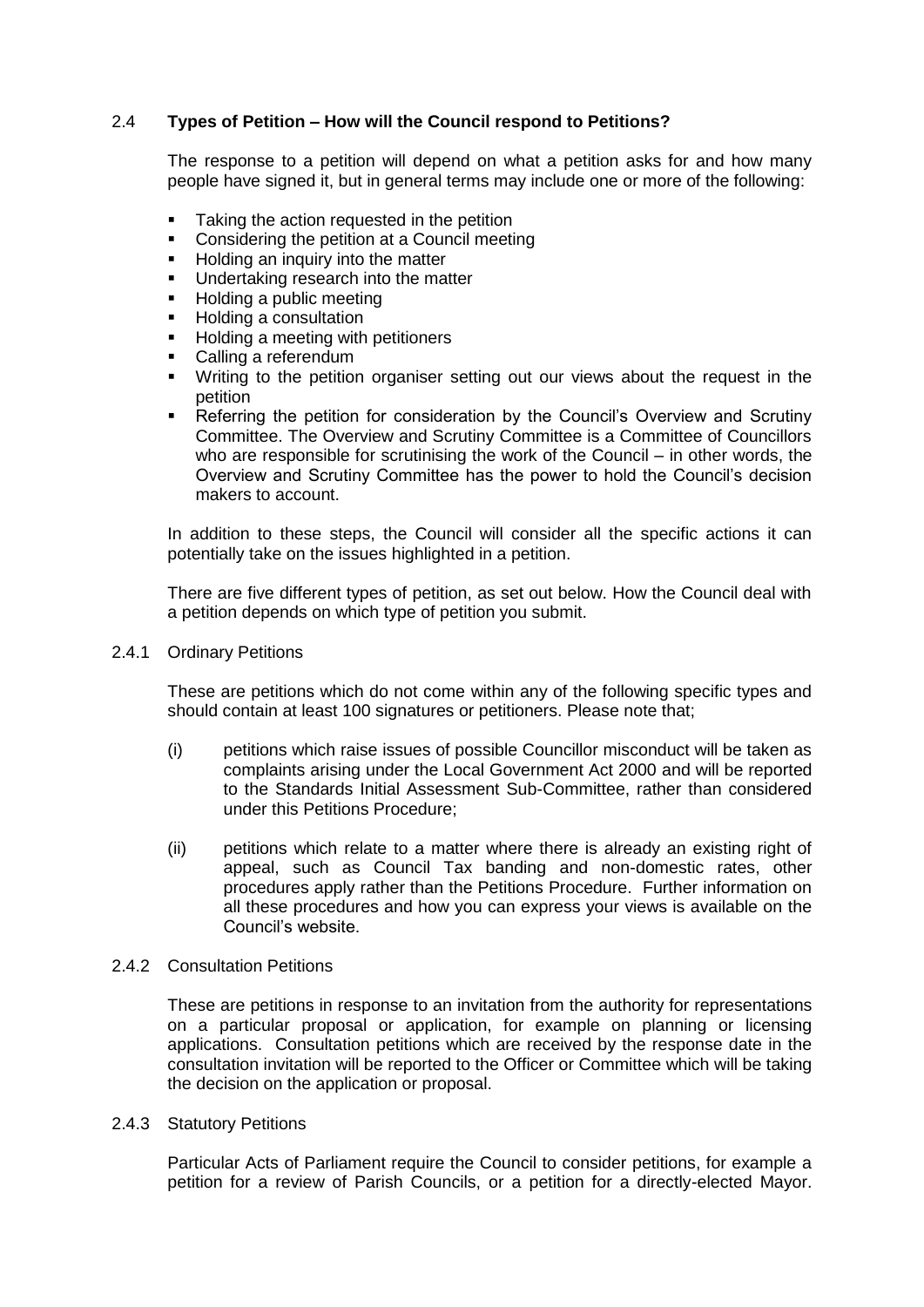Where you submit a petition under such a specific statute, the Council will report it to the next available meeting of the Council in accordance with the statutory requirements.

2.4.4 Petitions for Debate

If you want your petition to be reported to and debated at a meeting of the Council, it must contain at least  $2,675^1$  signatories or petitioners (this is reduced to 1000 signatories or petitioners where the petition relates to a local issue, affecting no more than 2 electoral wards within the authority's area).

2.4.5 Petitions to Hold an Officer to Account

If you want your petition to be considered at a meeting of an Overview and Scrutiny Committee, where an officer, identified either by name or by post title, will be required to answer questions on the conduct of a particular matter, your petition should contain at least 1,605 signatories or petitioners (this is reduced to 500 signatories or petitioners where the petition relates to a local issue, affecting no more than 2 electoral wards within the authority's area). The authority has determined that such petitions must relate to the Chief Executive, a Director or a Head of Service of the authority. Please note that where the petition raises issues of competence or misconduct, the petition will be referred to the Chief Executive (or to the Head of Organisational Development in respect of the Chief Executive) and will be considered under the authority's Disciplinary Procedures, and not under this Petitions Procedure.<sup>2</sup>

## 2.5 **The Petitions Website**

- 2.5.1 The authority will maintain a petitions website. When a petition is received, within 5 working days the Petitions Officer will open a new public file within the website and will put in that file the subject matter of the petition, its date of receipt and the number of signatories or petitioners. The petition organiser's name and contact details will only be included on the website if s/he so requests.
- 2.5.2 As soon as it is decided who the petition will be considered by within the authority, and when that consideration will occur, this information will be entered on the website at the same time as it is sent to the petition organiser. Once the petition has been considered, the authority's decision will be notified to the petition organiser and put on the website within 5 working days of that consideration.
- 2.5.3 Petitions are presented on the petitions website in the order in which they are received, but the website can be searched for key-words to identify all petitions relating to a particular topic. All petitions are kept on the website for 2 years from the date of receipt.

# 2.6 **The role of Ward Councillors**

 $\frac{1}{1}$ The number of signatories or petitioners required for Petitions for Debate, and for Petitions to Hold and Officer to Account have been set by the authority to try to ensure that matters of genuine concern can be brought to the authority's attention. These requirements will be reviewed periodically in the light of the number of petitions received, to ensure that the requirements are not excessive.

<sup>2</sup> Note that the Local Democracy, Economic Development and Construction Act 2009 makes no provision for handling petitions which raise issues of officer or member misconduct or officer competence, but in practice such petitions cannot be handled under the Petitions Procedure and must be handled under the procedures appropriate to such matters.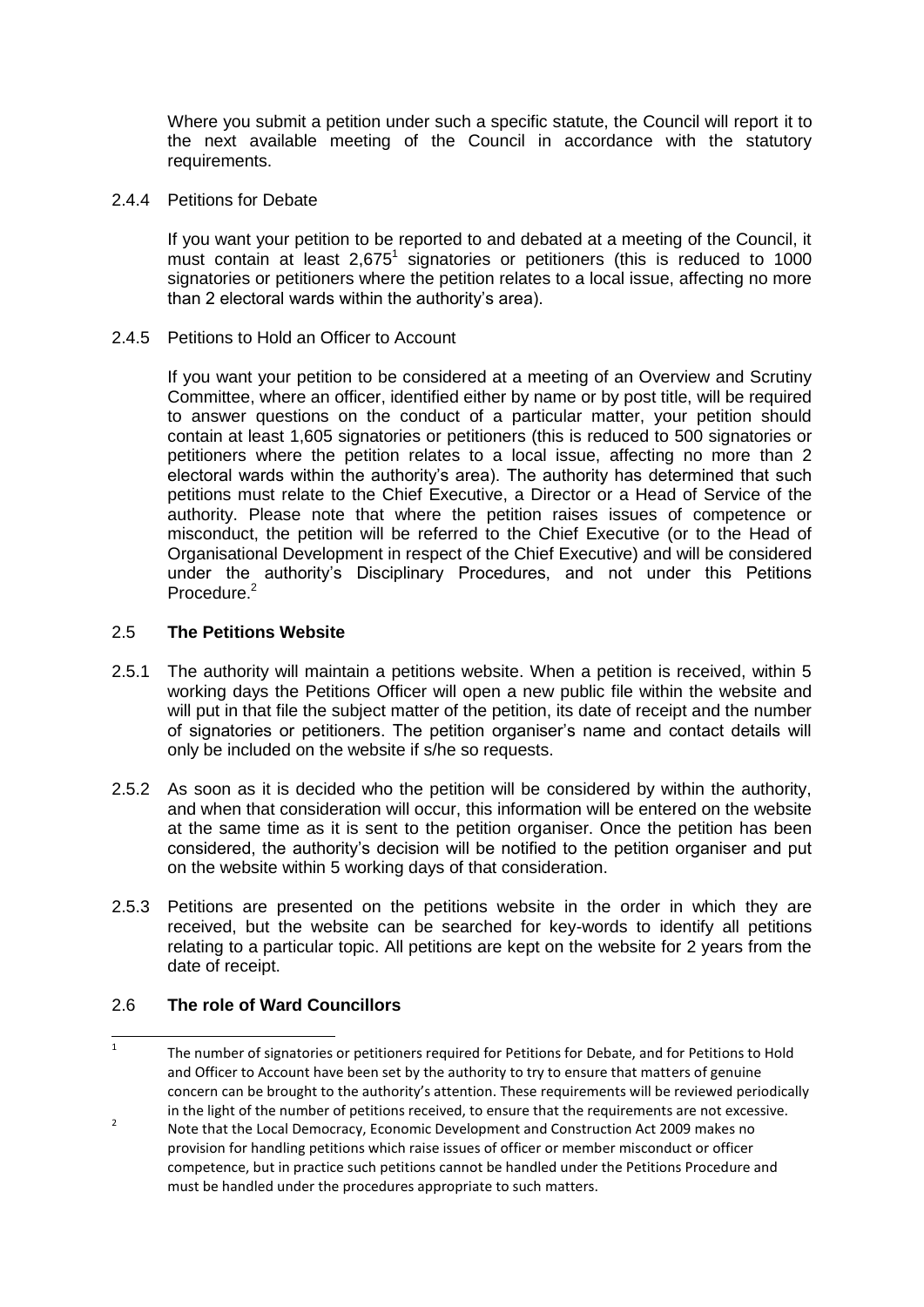- 2.6.1 When a petition is received which relates to a local matter (particularly affecting specific electoral wards), the Petition Officer will send a copy of the petition to each relevant Ward Councillor at the same time as acknowledging receipt of the petition to the petition organiser.
- 2.6.2 When the petition is reported to the person or body within the authority who can take a decision on the matter to which it relates, the relevant Ward Councillor will be invited to attend and to address the decision-taker for no more than 3 minutes (or 3 minutes each), immediately after the petition organiser.

## 2.7 **What happens when a petition is received?**

- 2.7.1 Within 2 working days of receipt, the Petitions Officer will acknowledge receipt to the petition organiser.
- 2.7.2 In some cases, the Petitions Officer may be able to resolve the petitioners' request directly, by getting the relevant officer to take appropriate action. For example where the petition relates to fly-tipping and the authority can arrange for it to be cleared up directly. Where this is done, the Petitions Officer will ask the petition organiser whether s/he considers that the matter is resolved.
- 2.7.3 Unless the matter has been resolved to the satisfaction of the petition organiser, the Petitions Officer will within 5 working days of receipt of the petition provide a substantive response to the petition organiser setting out who the petition will be reported to for consideration, when and where that will take place and inviting the petition organiser to attend that meeting and to address the meeting for up to 3 minutes on the issue covered by the petition. The invitation to the petition organiser to address the meeting is in addition to any other public speaking rights at that meeting.
- 2.7.4 Whilst the Council is committed to dealing with petitions promptly, a petition will normally need to be received at least 10 working days before a relevant meeting if it is to be reported to that meeting. Where it is necessary to undertake a significant amount of work to collect information and advice to enable the matter to be properly considered, it may be necessary for the Petitions Officer to decide that the petition will be held over until the following meeting of the relevant body.
- 2.7.5 At the same time as responding to the petition organiser, the Petitions Officer will notify party groups spokespersons and Ward Councillors of receipt of the petition.
- 2.7.6 Within 5 working days of receipt of a petition, the Petitions Officer will open a new public file for the petition on the authority's petitions website, setting out the subject matter of the petition, the date of receipt and the number of petitioners. The petition organiser's name and contact details will only be included on the website is s/he so requests.
- 2.7.7 At each stage of the consideration of the petition, within 5 working days of any decision, the Petitions Officer will ensure that the petitions website is updated to ensure that petitioners can track progress of their petition.
- 2.7.8 The process after this stage differs for the various types of petitions see below.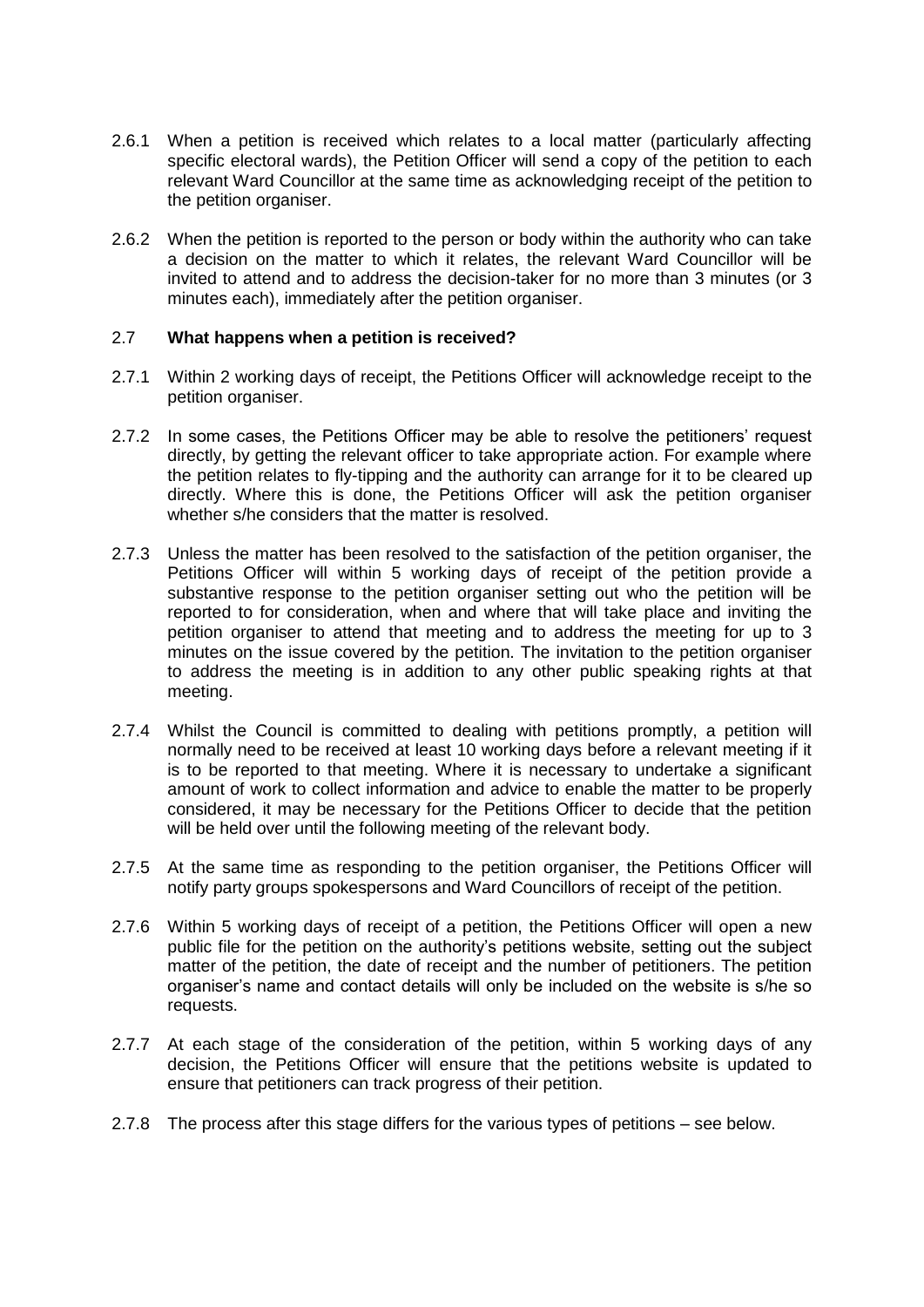# 2.8 **What happens to a Consultation Petition?**

- 2.8.1 Consultations Petitions are submitted in response to an invitation from the Council to submit representations on a particular proposal or application, such as a planning or licensing application or a proposed traffic regulation order.
- 2.8.2 The petition will be reported to person or body who will take the decision on the proposal or application at the meeting when they are to take the decision on that application or proposal. The Council's Constitution defines who will take different types of decision, as set out in the Scheme of Delegations and the terms of Reference of Committees and Sub-Committees. Except where applications may be determined under the Scheme of Officer Delegation, planning applications are determined by the Planning Committee and Licensing applications are determined by the Licensing Committee or Licensing Sub-Committee. So where a petition has been received objecting to the grant of planning permission, the petition would be reported to the decision maker.

## 2.9 **What happens to a Statutory Petition?**

2.9.1 Particular Acts of Parliament require the Council to consider petitions, for example a petition for a review of Parish Councils, or a petition for a directly-elected Mayor. Where you submit a petition under such a specific statute, the Council will report it to the next available meeting of the Council in accordance with the statutory requirements.

#### 2.10 **What happens to Petitions for Debate?**

- 2.10.1 Petitions for Debate will be reported to the next convenient meeting of Council. Petitions will not be considered at the Annual Meeting of Council or at Extraordinary Meetings of Council which are not convened to consider the subject matter of the petition.
- 2.10.2 As set out below, the petition organiser will be invited to address the meeting for up to 3 minutes on the subject of the petition.

# 2.11 **What happens to a Petition to Hold an Officer to Account?**

- 2.11.1 Petitions to hold an officer to account will be reported to the next convenient meeting of the relevant Overview and Scrutiny Committee.
- 2.11.2 In advance of the Committee meeting, the petition organiser will be invited to submit a list of questions which s/he would like put to the officer at the meeting. These questions will be provided to the Chairman of the Committee, who will decide whether they are appropriate, and to the officer concerned, in advance of the meeting.
- 2.11.3 At the meeting, the Chairman will invite the petition organiser to address the Committee for a maximum of 3 minutes on the issue, and the relevant officer will then be required to report to the Committee in relation to the conduct of the subject matter of the petition. Members of the Committee may question the officer, and the Chairman may invite the petition organiser to suggest questions for him/her to put to the officer.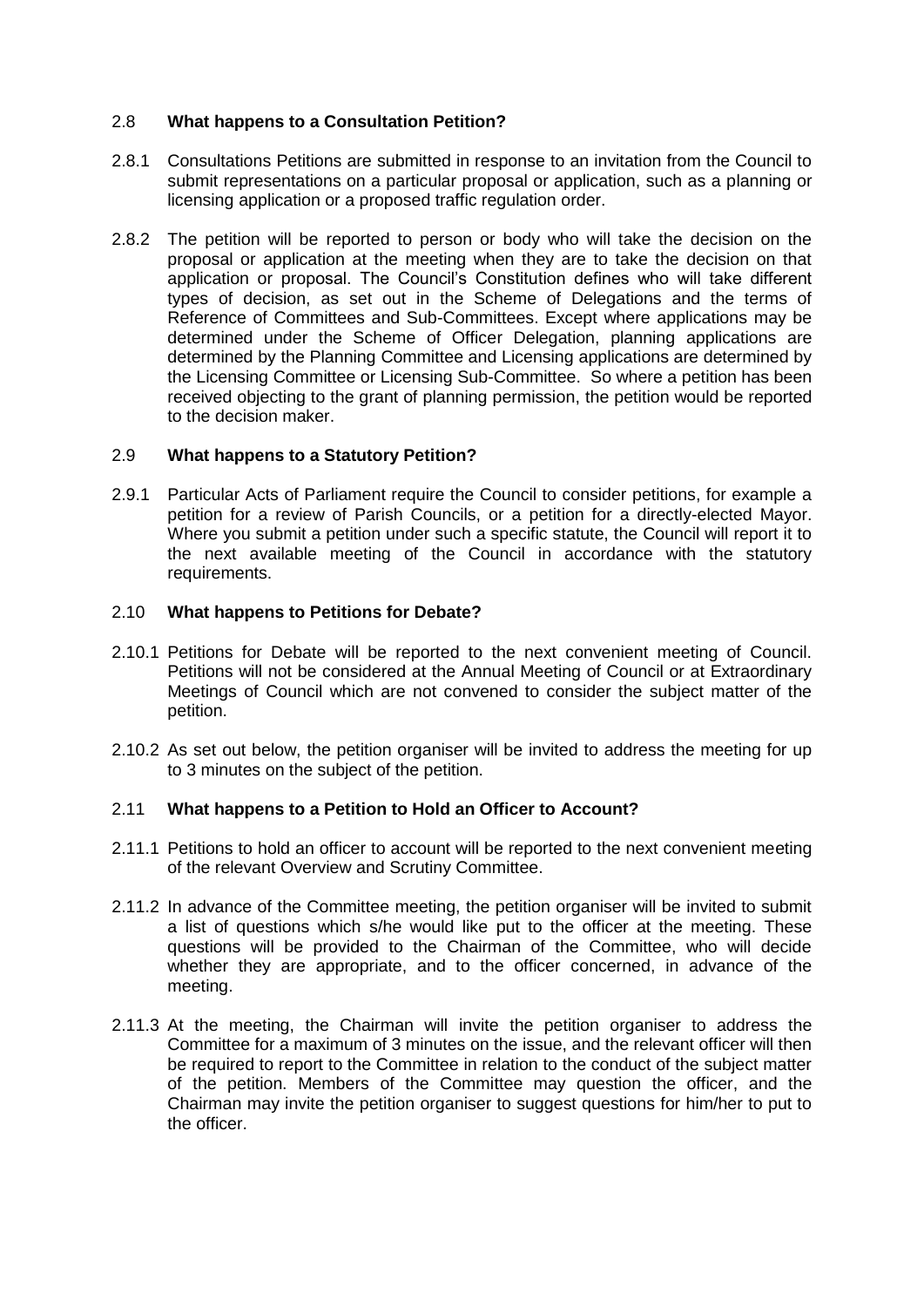# 2.12 **What happens to an Ordinary Petition?**

2.12.1 The Petitions Officer will arrange for each Ordinary petition to be reported to the next convenient meeting of the Council or of a Committee which has the power to take a decision on the matter.

#### 2.13 **At the meeting, when the matter to which the petition relates is considered:**

- 2.13.1 Petitions which do not relate to an ordinary item of business will be considered before the normal business of the meeting, and will be considered in the order in which they were received, unless the Chairman at the meeting determines otherwise. A maximum of 15 minutes will be allowed at each meeting for considering such petitions and any petitions not reached in the time allowed will be referred to the relevant Committee for consideration or deferred until the next meeting.
- 2.13.2 Any petitions relevant to particular items of business, such as petitions relating to planning applications or licensing applications, will be taken together with that item of business, in the normal order of business.
- 2.13.3 The Chairman of the meeting may invite a relevant officer to set out the background to the issue before inviting the petition organiser to address him/her for up to 3 minutes. The Chairman may then ask questions of the petition organiser, and will then invite any relevant Ward Councillors present to address him/her on the matter for up to 3 minutes (each). The Chairman will then invite a relevant officer(s) to advise the meeting, after which the matter will be open for debate among members of the decision-making body. The Committee will then make a decision. That decision may be a determination of the matter, or may be a decision to refer the matter for investigation and report back, or to refer it up to a meeting of Council, or a Committee of the Council for determination. The Petition Organiser will receive written confirmation of this decision.
- 2.13.4 At each stage, the Petitions Officer will enter the relevant information on the website at the same time as it is sent to the petition organiser.

# 2.14 **Appeal to an Overview and Scrutiny Committee**

- 2.14.1 If the petition organiser is not satisfied with the outcome of the authority's consideration of his/her petition, he/she may appeal to an Overview and Scrutiny Committee by notifying the Petitions Officer of his/her intention to appeal within 20 working days of being notified of the authority's decision on the petition. It is helpful to everyone, and can improve the prospects for a review if the Petition Organiser gives a short explanation of the reasons why the Council's response is not considered to be adequate.
- 2.14.2 Within 5 working days of receipt of intention to appeal, the Petitions Officer will determine which is the most appropriate Overview and Scrutiny Committee meeting date and will notify the petition organiser of the time, date and place of the next convenient meeting of that Overview and Scrutiny Committee and will invite the petition organiser to attend the meeting and to address the Committee for up to 3 minutes on why he considers that the authority's decision on the petition is inadequate.
- 2.14.3 At that meeting, the Overview and Scrutiny Committee will invite the petition organiser and Ward Councillors to make their representations and to explain why s/he considers that the Council's response was insufficient.